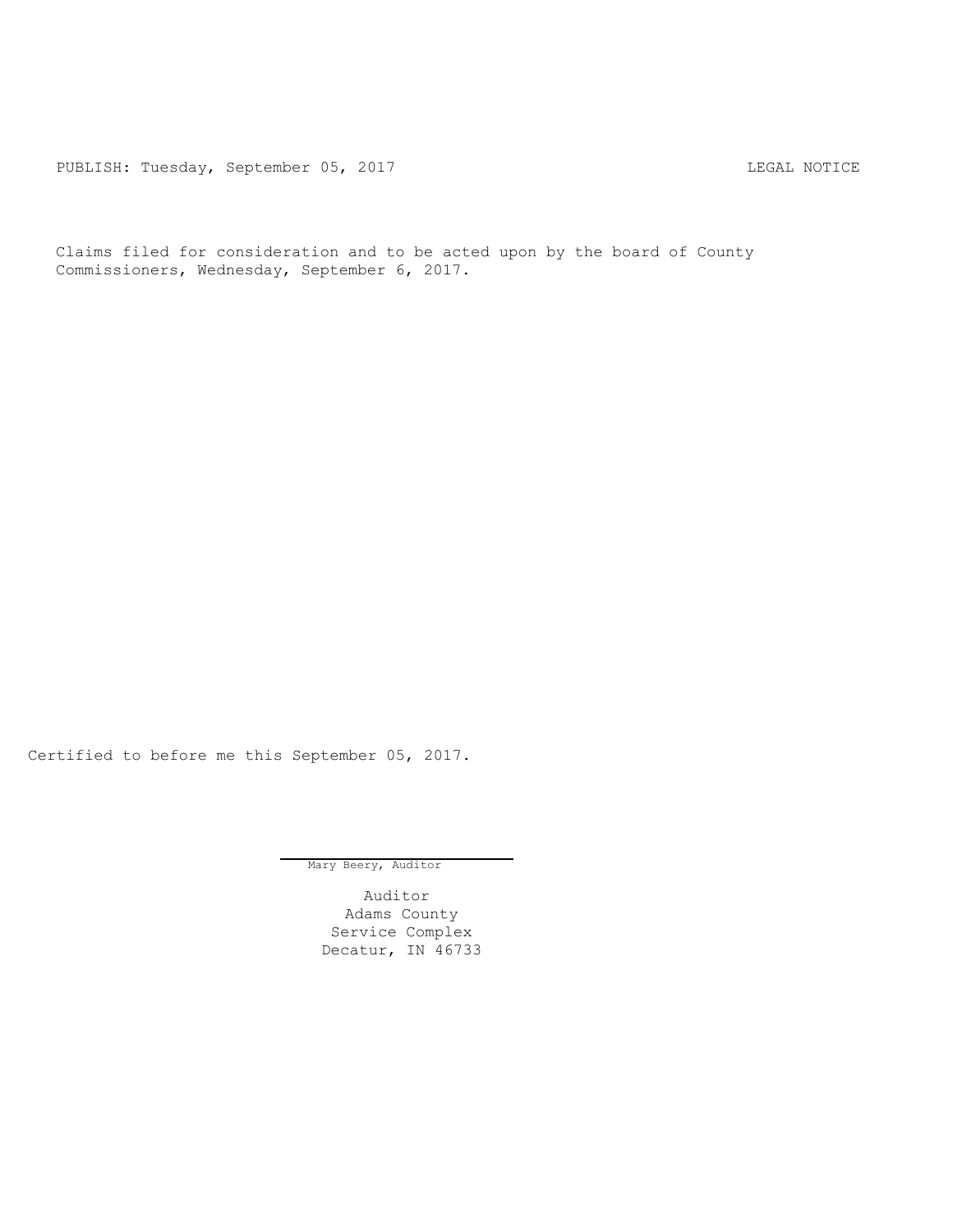

## **Claims Docket for Newspaper Adams County, Indiana**

## For Period: **8/9/2017** to **8/22/2017**

*313 W. Jefferson St. Decatur, IN 46733 (219) 724-2600*

Date Claims to be Paid: **9/6/2017**

| Vendor                               | Amount    | <b>Vendor</b>                                   | Amount              |
|--------------------------------------|-----------|-------------------------------------------------|---------------------|
| Adams County Council On Aging, Inc.  | 2,200.00  | Adams Memorial Hospital                         | 4,692.57            |
| Adams County Solid Waste             | 15.00     | Berne Ready Mix                                 | 117.00              |
| Suburban Propane LP                  | 143.00    | Cintas Location #338                            | 86.30               |
| Clarke Mosquito Control Products     | 633.36    | <b>Complete Printing Service</b>                | 122.00              |
| Decatur Daily Democrat               | 129.96    | <b>Decatur Dental Services</b>                  | 1,027.00            |
| MAXIMUS Consulting Services, Inc.    | 3,750.00  | Everett Refrigeration & Electric                | 525.00              |
| Gordon Food Service                  | 1,339.15  | Graybar                                         | 385.00              |
| Grimm's Auto                         | 40.50     | Joe Spaulding                                   | 34.32               |
| Klenk's Sales And Service            | 22.00     | Landis & Sons Drainage                          | 4,500.00            |
| Manatron Inc.                        | 100.00    | Mark S. Gresla, MD                              | 420.25              |
| Rhonda L. McIntosh                   | 5.00      | Stone-Street Quarries, Inc.                     | 227.92              |
| Tri-State First Aid                  | 19.45     | West Payment Center                             | 1,132.64            |
| Miller, Burry & Brown, P.C.          | 15,044.08 | Imi Irving Material, Inc.                       | 321.90              |
| Zep Sales and Service                | 323.29    | Mary Baker                                      | 50.00               |
| Jay County REMC                      | 49.95     | Municipal Electronics                           | 104.28              |
| Don Myers Plumbing                   | 310.50    | Youth Opportunity Center, Inc                   | 5,740.00            |
| Indiana County Auditors' Association | 400.00    | Sam's Engine Clinic                             | 71.50               |
| Chad W. Sprunger                     | 1,026.49  | Public Agency Training Council                  | 295.00              |
| Kristina Nichols                     | 122.93    | Harvest Land Co-op                              | 2,634.74            |
| Koorsen Fire and Security, Inc.      | 921.00    | Advanced Imaging Solutions, Inc.                | 290.93              |
| David Lombard, PHD                   | 700.00    | <b>ERS</b> Wireless Communications              | 996.00              |
| Michael G. Werling                   | 815.00    | Connie Ellenberger                              | 31.68               |
| Troyer's Market LLC                  | 3,657.01  | Penny Eguia                                     | 34.32               |
| McKesson Medical - Surgical          | 360.95    | Monroe Volunteer Fire Department                | 600.00              |
| <b>Ultramax</b>                      | 782.00    | Michelle Hackenjos                              | 84.48               |
| Christopher B. Burke Engineering     | 4,950.00  | Forms Management Group, Inc.                    | 974.76              |
| <b>Stationair's Express</b>          | 260.92    | Schwartz Steel LLC                              | 180.02              |
| FlexPAC                              | 905.13    | RICOH USA, INC.                                 | 66.80               |
|                                      | 50.00     | Decatur Ace Hardware                            | 133.28              |
| Paul W Rumple                        | 30.49     |                                                 |                     |
| WM Imaging Solutions, Inc.           |           | K-Tech Specialty Coatings Inc.<br>William Grimm | 293,476.95<br>41.36 |
| Kroger PBM                           | 100.00    |                                                 |                     |
| Brenda Alexander                     | 98.56     | Anna Steiner                                    | 50.00               |
| Central Customer Charges             | 215.71    | Cxtec                                           | 1,221.52            |
| <b>IEHA</b>                          | 210.00    | Medline Industries, Inc.                        | 889.96              |
| Rodney G Bollenbacher                | 50.00     | Luginbill Excavating, LLC                       | 42,327.67           |
| Lutheran Medical Group LLC           | 2,291.44  | U.S. Aggregates Inc.                            | 37,287.58           |
| Jessica Nix                          | 510.38    | Ron Bollenbacher                                | 36.96               |
| Douglas Hartman                      | 100.00    | Jack Odle                                       | 8.11                |
| Construction Control Inc.            | 14.71     | Leonard Corral Jr.                              | 190.80              |
| Rex W. King                          | 56.32     | Decatur Rotary Club                             | 250.00              |
| Linnemeier Repair Service            | 565.00    | <b>Element Materials Technology</b>             | 170.00              |
| JPMorgan Chase Bank NA               | 3,881.06  | Redwood Toxicology Laboratory, Inc.             | 1,442.11            |
| Weigand Construction Co., Inc.       | 578.64    | <b>Staples Business Advantage</b>               | 255.86              |
| Four U Packaging                     | 372.41    | Cory M. Sprunger                                | 25.00               |
| Wildman Uniform & Linen              | 989.08    | Kristina A Nichols/Special Needs                | 24.05               |
| B & B Farms                          | 132.00    | Kaup Pharmacy                                   | 3,366.61            |
| Ron Becher                           | 112.70    | <b>Richard Rhoades</b>                          | 50.00               |
| Robert Hakes                         | 7.48      | SHI International Corp                          | 723.48              |